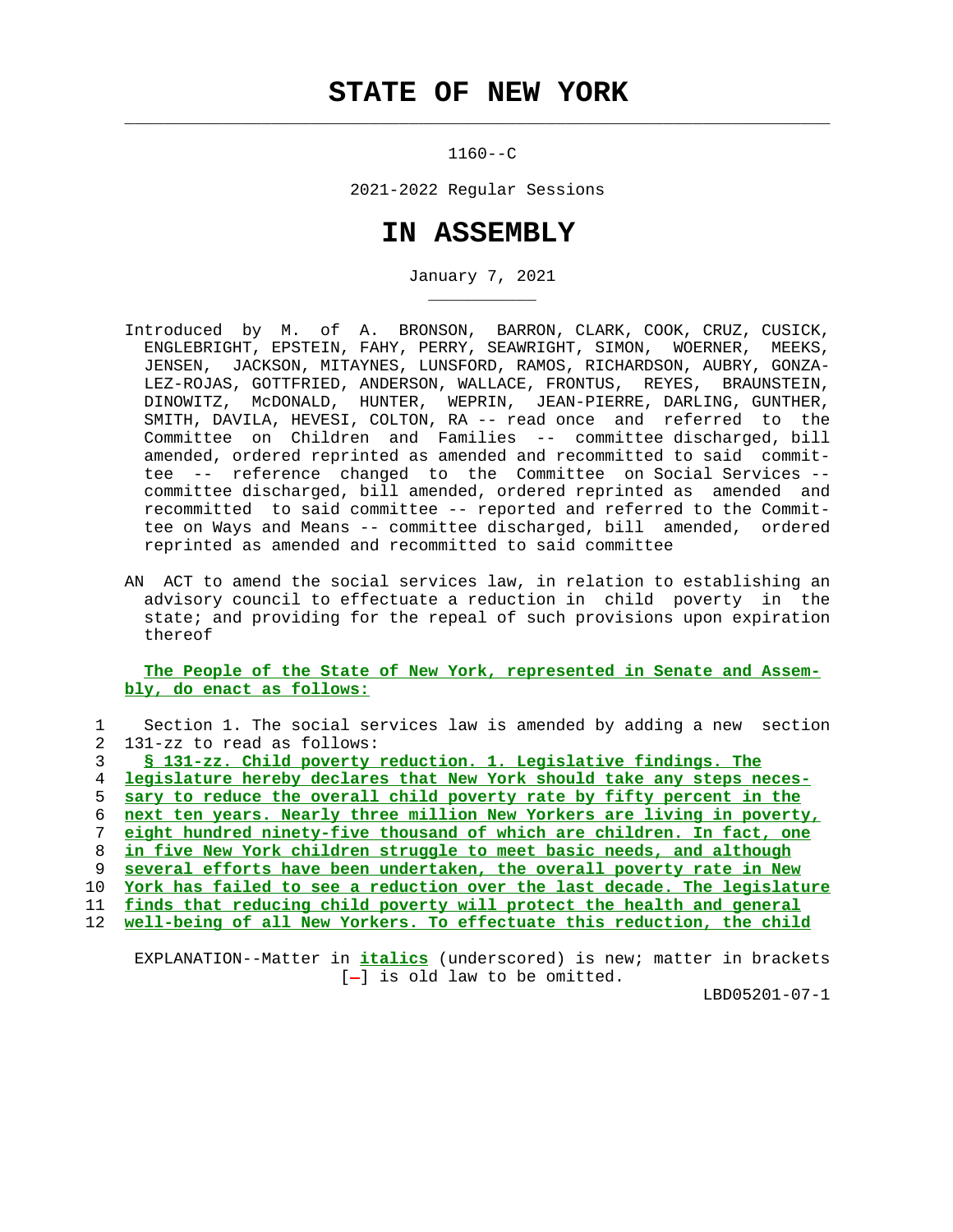| 1  | poverty reduction advisory council shall be established to research           |
|----|-------------------------------------------------------------------------------|
| 2  | policy ideas, develop best practices, and continually monitor relevant        |
| 3  | benchmarks to ensure that New York continues to work towards reducing         |
| 4  | child poverty by fifty percent in ten years.                                  |
| 5  | 2. Child poverty reduction advisory council established. (a) To effec-        |
| 6  | tuate a reduction in child poverty in the state, there is hereby estab-       |
| 7  | lished an advisory council, to be known as the "child poverty reduction       |
| 8  | advisory council", hereafter referred to as the "advisory council". The       |
| 9  | advisory council shall carry out the required acts set forth in subdivi-      |
| 10 | sion four of this section.                                                    |
| 11 | (b) The members of the advisory council shall be chaired by a repre-          |
|    |                                                                               |
| 12 | sentative of the executive chamber and the commissioner of the office of      |
| 13 | temporary and disability assistance, or their designees. Ensuring             |
| 14 | adequate geographic representation, members of the advisory council           |
| 15 | shall be appointed in the following manner:                                   |
| 16 | (i) two members shall be appointed by the temporary president of the          |
| 17 | <u>senate;</u>                                                                |
| 18 | (ii) two members shall be appointed by the speaker of the assembly;           |
| 19 | (iii) two members shall be appointed by the commissioner of the office        |
| 20 | of temporary and disability assistance;                                       |
| 21 | (iv) at least one member shall be appointed by the governor from each         |
| 22 | of the following entities:                                                    |
| 23 | (1) the office of children and family services;                               |
| 24 | (2) the New York state council on children and families;                      |
| 25 | (3) the department of taxation and finance;                                   |
| 26 | <u>(4) a regional economic development council;</u>                           |
| 27 | (5) a statewide non-profit poverty advocacy organization; and                 |
| 28 | (6) a non-profit organization with a focus on poverty issues; and             |
| 29 | <u>(v) two individuals who are directly impacted by poverty in the state.</u> |
| 30 | (c) The members of the advisory council shall receive no compensation         |
| 31 | for their services but shall be allowed their actual and necessary            |
| 32 | expenses incurred in the performance of their duties.                         |
| 33 | (d) The advisory council shall convene within sixty days after the            |
| 34 | effective date of this section. A quorum shall consist of a majority of       |
| 35 | the members of the advisory council entitled to vote on the matter under      |
| 36 | consideration. Approval of any matter shall require the affirmative vote      |
| 37 | of a majority of the members voting thereon. The advisory council shall       |
| 38 | adopt by-laws for the management and regulation of its affairs, includ-       |
| 39 | ing the creation of committees and subcommittees to effectuate the work       |
| 40 | required.                                                                     |
| 41 | 3. Appointments to the advisory council. (a) Appointments to the              |
| 42 | advisory council shall be made no later than forty-five days after the        |
| 43 | effective date of this section.                                               |
| 44 | (b) If any such appointment is not made by such date, the appointing          |
| 45 | official may make the appointment after that date, but such vacant            |
| 46 | appointment shall not count for the calculation of a quorum until such        |
| 47 | vacancy is filled.                                                            |
| 48 | (c) Any vacancies in the advisory council shall be filled in the same         |
| 49 | manner as the original appointment was made.                                  |
| 50 | 4. Policy proposal review and recommendations. The advisory council           |
| 51 | shall:                                                                        |
| 52 | (a) develop and publish a timeline, inclusive of yearly benchmarks,           |
| 53 | for reducing child poverty in the state by fifty percent in ten years.        |
| 54 | Such timeline shall be made publicly available.                               |
| 55 | (b) consider policy proposals that shall include, but not be limited          |

**to, the following proposals and release a report outlining the effect**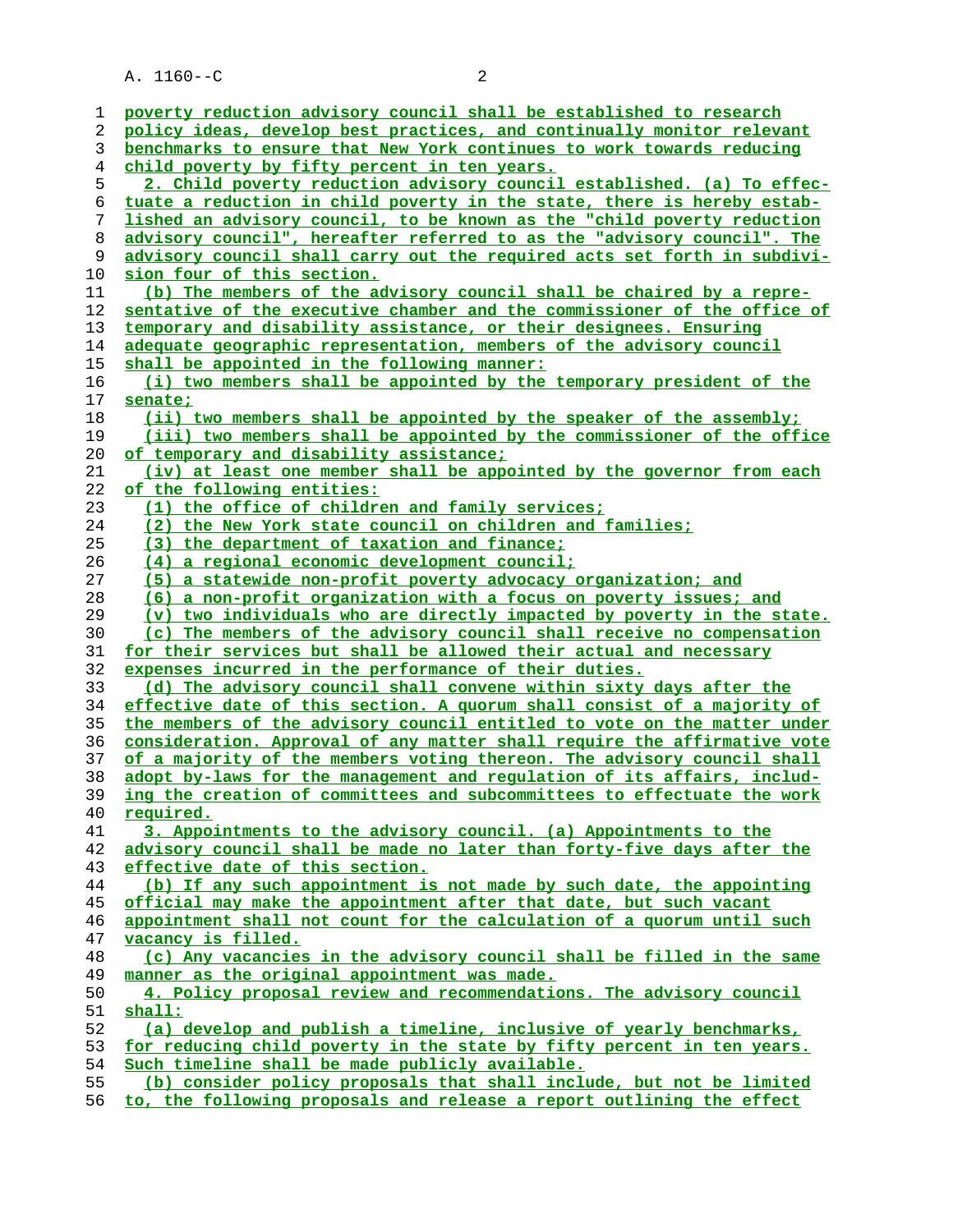| 1              | that the enactment of such proposals may have on the rate of childhood                                           |
|----------------|------------------------------------------------------------------------------------------------------------------|
| 2              | poverty in New York:                                                                                             |
| 3              | (i) expanding and strengthening the state's earned income tax credit                                             |
| $\overline{4}$ | to align with the state's minimum wage to cover individual taxpayer                                              |
| 5              | identification number filers and young, childless adults and to be paid                                          |
| 6              | out quarterly;                                                                                                   |
| 7              | <u>(ii) expanding and strengthening the state's child tax credit to</u>                                          |
| 8              | include young children, and to eliminate the minimum income threshold;                                           |
| 9              | (iii) expanding work training and employment programs in the state;                                              |
| 10             | <u>(iv) expanding access to subsidized housing; and</u>                                                          |
| 11             | (v) expanding access to subsidized child care.                                                                   |
| 12             | (c) investigate the effects that each of the proposals listed in para-                                           |
| 13             | graph (b) of this subdivision may have if enacted by itself, as well as                                          |
| 14             | the effect the proposals may have if enacted in conjunction with the                                             |
| 15             | other proposals. The advisory council shall include the cost to the                                              |
| 16             |                                                                                                                  |
|                | state related to the implementation of such policies, as well as the                                             |
| 17             | projected savings in both the short and long term that the state could                                           |
| 18             | realize by reducing poverty.                                                                                     |
| 19             | (d) review agency programs that can be modified, suspended, or other-                                            |
| 20             | wise changed to immediately reduce the child poverty rate.                                                       |
| 21             | (e) deliver to the governor, the speaker of the assembly and the                                                 |
| 22             | temporary president of the senate, reports containing the timeline                                               |
| 23             | required pursuant to paragraph (a) of this subdivision, the review of                                            |
| 24             | the policy proposals required pursuant to paragraph (b) of this subdivi-                                         |
| 25             | sion, the investigation of the effects of such policies pursuant to                                              |
| 26             | paragraph (c) of this subdivision and the review of agency programs                                              |
| 27             | required pursuant to paragraph (d) of this subdivision on or before six                                          |
| 28             | months from the effective date of this section.                                                                  |
| 29             | (f) develop recommendations for additional policies and procedures to                                            |
| 30             | reduce the state's child poverty rate by fifty percent in ten years from                                         |
| 31             | the effective date of this section. In developing such policies and                                              |
| 32             | procedures, the advisory council shall consider:                                                                 |
| 33             | (i) the disproportionate impact poverty may have on various racial                                               |
| 34             | and ethnic communities and what policies may assist in alleviating such                                          |
| 35             | disparities;                                                                                                     |
| 36             | (ii) ways to improve access to public benefits for individuals regard-                                           |
| 37             | less of their immigration status;                                                                                |
| 38             | (iii) policies that assist families to obtain and maintain financial                                             |
| 39             | stability, including policies that assist individuals with educational                                           |
| 40             | advancements as well as securing employment that provides a living wage;                                         |
| 41             | and                                                                                                              |
| 42             | (iv) any other factors that may impact a family, parent, or child's                                              |
| 43             | ability to stay above the poverty level, including, but not limited to:                                          |
| 44             | (1) stability and predictability of income;                                                                      |
| 45             | (2) equitable and ready access to programs;                                                                      |
| 46             | (3) equitable treatment across racial, immigration and ethnic groups;                                            |
| 47             | (4) positive environmental conditions;                                                                           |
| 48             | (5) the individual health and well-being of the parents and children;                                            |
| 49             | and                                                                                                              |
| 50             | (6) the cost to the state, including the short-term costs of the                                                 |
|                | programs and the long-term savings from having such programs in place.                                           |
| 51             |                                                                                                                  |
| 52             | (q) deliver to the governor, the speaker of the assembly and the                                                 |
| 53             | temporary president of the senate the recommendations of the advisory                                            |
| 54<br>E E.     | council as required pursuant to paragraph (f) of this subdivision on or<br>وماسالها والمستحدث والمتحاول والمتحدث |
|                |                                                                                                                  |

**before one year after the effective date of this section.**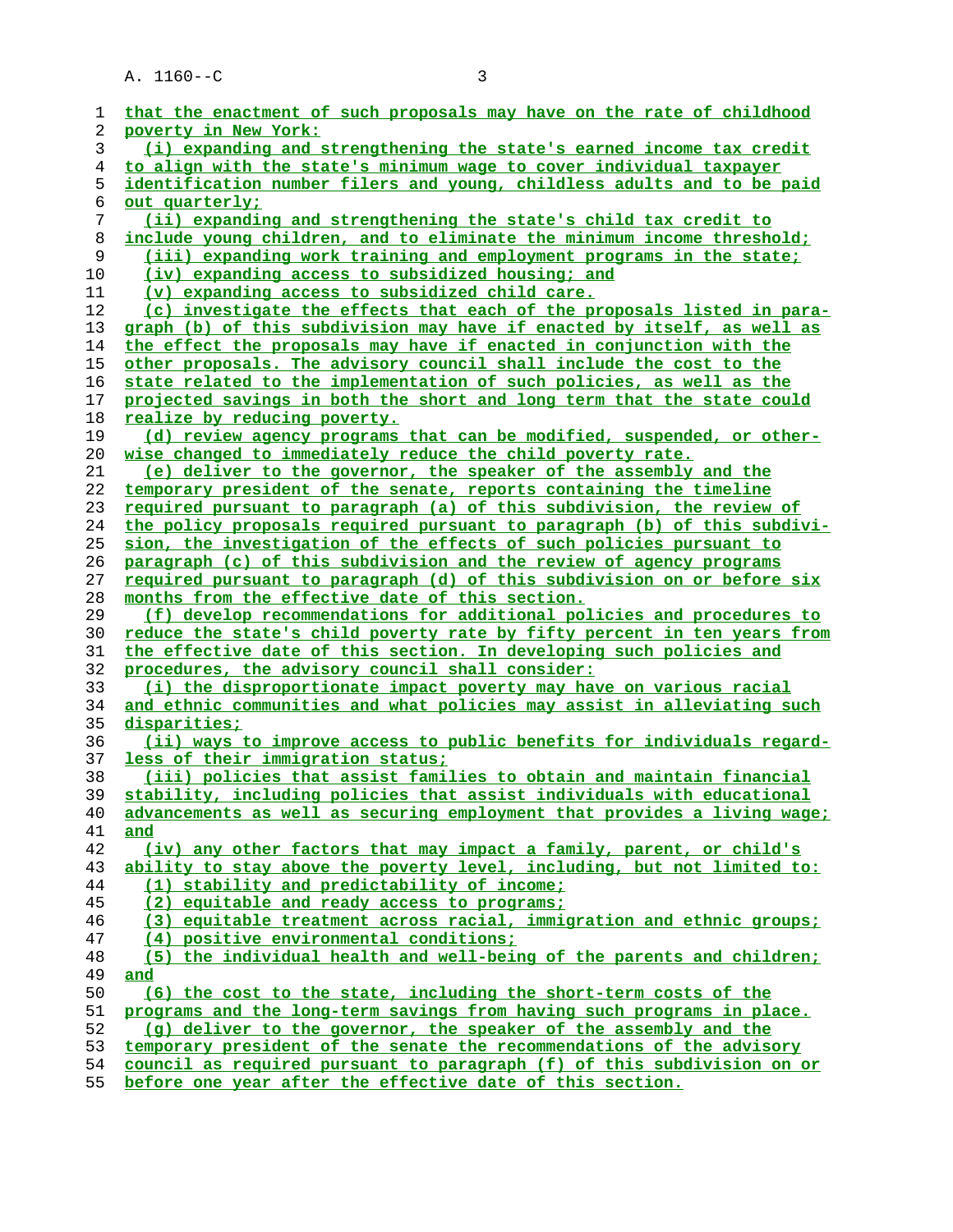**(h) release bi-annual reports starting June first, two thousand twen- ty-two, detailing the progress that the state has made in reducing the child poverty rate in line with the recommendations set forth in this subdivision. (i) collaborate with experts in the field of poverty research, utilize available data from other relevant statewide studies of poverty, and solicit input from stakeholder interests including, but not limited to persons impacted by poverty, non-profit organizations that assist those living in poverty, individuals or organizations that work to end racial disparities in New York, and child poverty advocacy organizations. The advisory council shall also conduct formal public hearings, which shall take place in at least four regions of the state, as defined by the empire state development corporation, and shall be offered during non- traditional hours to allow for persons unable to normally testify due to work requirements to so testify. 5. Implementation of recommendations. The legislature may utilize recommendations provided to prioritize the implementation of programs and services, as they deem appropriate, that would facilitate the goals of reducing child poverty by fifty percent over the next ten years from the effective date of this section. 6. Budget proposal review. No later than ten days after the governor offers any amendments to the executive budget submission pursuant to article seven of the constitution, the advisory council shall submit to the chairs of the senate finance committee and the assembly ways and means committee, a report analyzing the proposals contained within the executive budget submission that are expected by the advisory council to impact the child poverty rate. 7. Advisory council staff and agency liaison. (a) The commissioner of the office of temporary and disability assistance shall designate such employees of the office of temporary and disability assistance as are reasonably necessary to provide support services to the advisory coun- cil. The advisory council, acting by the chair of the advisory council, may employ additional staff and consultants, who shall be paid from amounts made available to the advisory council for such purpose. (b) All state agencies, public authorities, and public benefit corpo- rations shall provide such assistance as may be reasonably requested by the chair of the advisory council. Provided however, any information provided shall be kept confidential and shall be used only for the specific purpose of effectuating the duties of the council. 8. Deliberations of the advisory council. The deliberations, meetings and other proceedings of the advisory council and any committee or subcommittee thereof shall be governed by article seven of the public officers law. Any one or more members of a committee or subcommittee may participate in a meeting of such committee or subcommittee by means of a conference telephone, conference video or similar communication or elec- tronic communication, provided that such communication allows all persons participating in the meeting, and all persons observing the meeting, including members of the public, to hear each other at the same time. Participation by such means shall constitute presence at a meet- ing. If a meeting other than an executive session is to be conducted by means of a conference telephone, conference video or similar communi- cation or electronic communication, the public notice for such meeting shall inform the public that such equipment will be used, and further identify the means by which the public may listen to such meeting.** 55 § 2. Severability clause. If any clause, sentence, paragraph, subdivi- 56 sion, section, or part of this act shall be adjudged by any court of